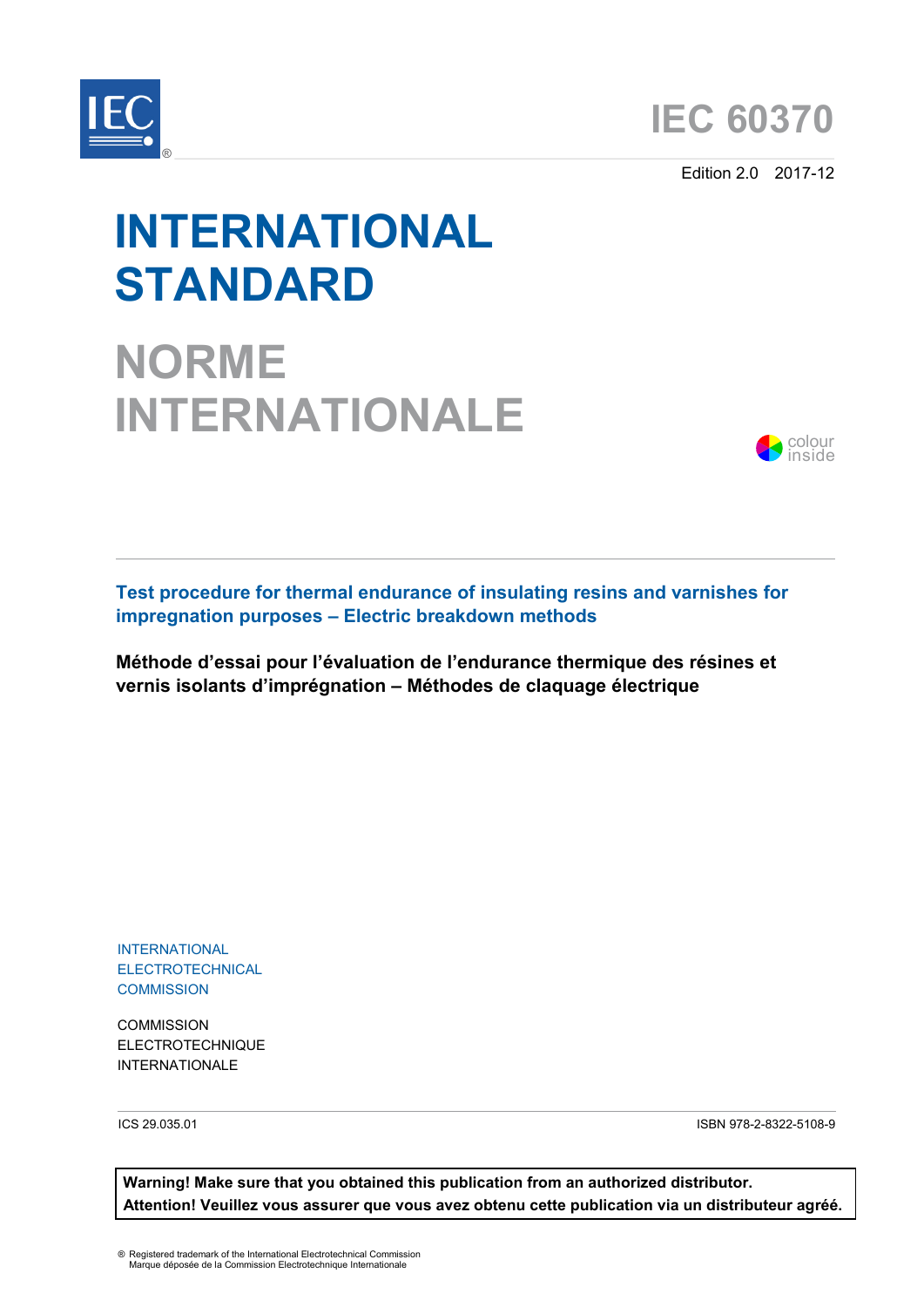# **CONTENTS**

| $\mathbf 1$ |  |  |  |
|-------------|--|--|--|
| 2           |  |  |  |
| 3           |  |  |  |
| 4           |  |  |  |
| 4.1         |  |  |  |
| 4.2         |  |  |  |
| 4.2.1       |  |  |  |
| 4.2.2       |  |  |  |
| 4.2.3       |  |  |  |
| 4.2.4       |  |  |  |
| 4.2.5       |  |  |  |
| 4.3         |  |  |  |
| 4.3.1       |  |  |  |
| 4.3.2       |  |  |  |
| 4.3.3       |  |  |  |
| 4.3.4       |  |  |  |
| 4.3.5       |  |  |  |
| 5           |  |  |  |
|             |  |  |  |
|             |  |  |  |
|             |  |  |  |
|             |  |  |  |
|             |  |  |  |
|             |  |  |  |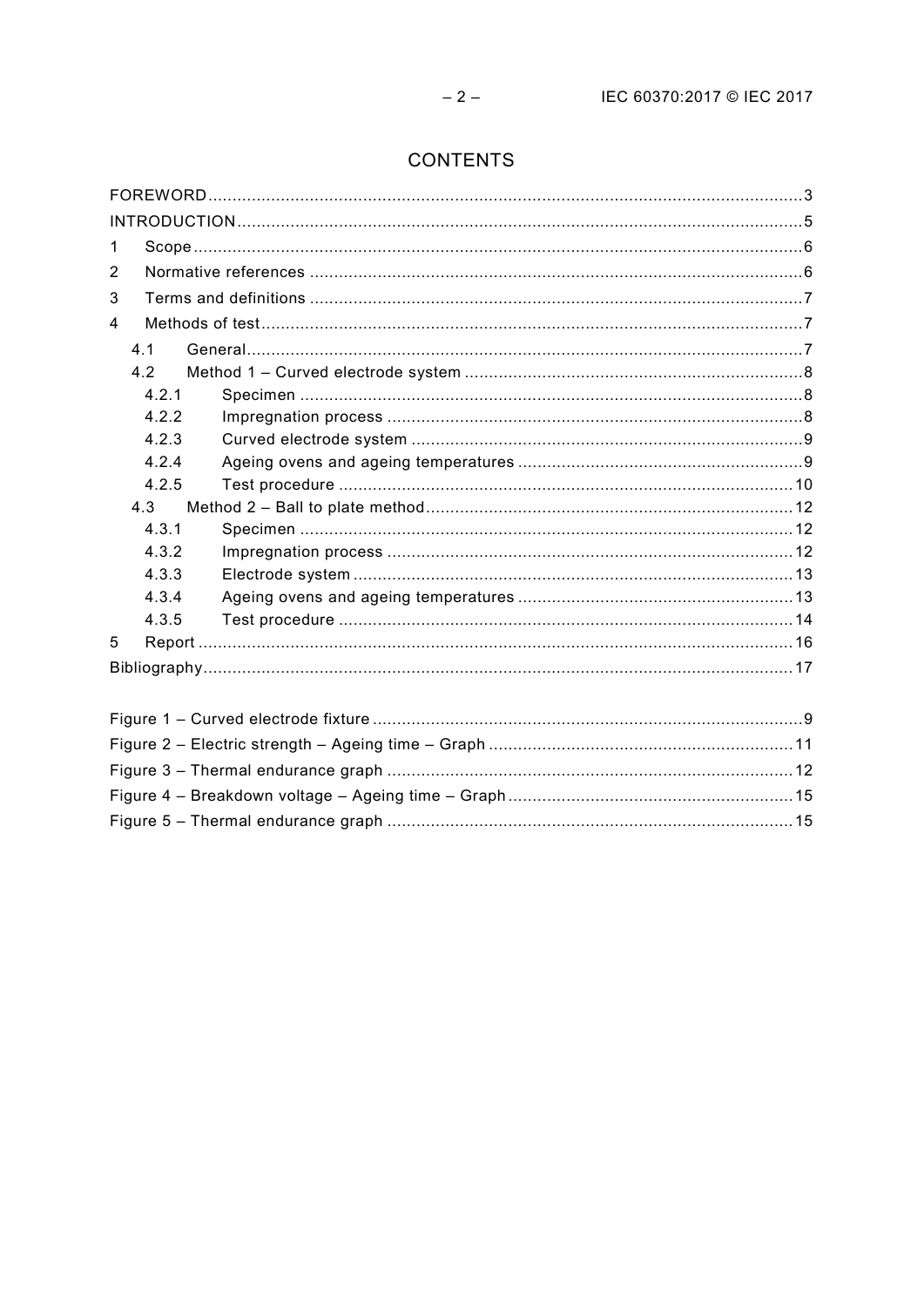#### INTERNATIONAL ELECTROTECHNICAL COMMISSION

\_\_\_\_\_\_\_\_\_\_\_\_

# **TEST PROCEDURE FOR THERMAL ENDURANCE OF INSULATING RESINS AND VARNISHES FOR IMPREGNATION PURPOSES – ELECTRIC BREAKDOWN METHODS**

#### FOREWORD

- <span id="page-2-0"></span>1) The International Electrotechnical Commission (IEC) is a worldwide organization for standardization comprising all national electrotechnical committees (IEC National Committees). The object of IEC is to promote international co-operation on all questions concerning standardization in the electrical and electronic fields. To this end and in addition to other activities, IEC publishes International Standards, Technical Specifications, Technical Reports, Publicly Available Specifications (PAS) and Guides (hereafter referred to as "IEC Publication(s)"). Their preparation is entrusted to technical committees; any IEC National Committee interested in the subject dealt with may participate in this preparatory work. International, governmental and nongovernmental organizations liaising with the IEC also participate in this preparation. IEC collaborates closely with the International Organization for Standardization (ISO) in accordance with conditions determined by agreement between the two organizations.
- 2) The formal decisions or agreements of IEC on technical matters express, as nearly as possible, an international consensus of opinion on the relevant subjects since each technical committee has representation from all interested IEC National Committees.
- 3) IEC Publications have the form of recommendations for international use and are accepted by IEC National Committees in that sense. While all reasonable efforts are made to ensure that the technical content of IEC Publications is accurate, IEC cannot be held responsible for the way in which they are used or for any misinterpretation by any end user.
- 4) In order to promote international uniformity, IEC National Committees undertake to apply IEC Publications transparently to the maximum extent possible in their national and regional publications. Any divergence between any IEC Publication and the corresponding national or regional publication shall be clearly indicated in the latter.
- 5) IEC itself does not provide any attestation of conformity. Independent certification bodies provide conformity assessment services and, in some areas, access to IEC marks of conformity. IEC is not responsible for any services carried out by independent certification bodies.
- 6) All users should ensure that they have the latest edition of this publication.
- 7) No liability shall attach to IEC or its directors, employees, servants or agents including individual experts and members of its technical committees and IEC National Committees for any personal injury, property damage or other damage of any nature whatsoever, whether direct or indirect, or for costs (including legal fees) and expenses arising out of the publication, use of, or reliance upon, this IEC Publication or any other IEC Publications.
- 8) Attention is drawn to the Normative references cited in this publication. Use of the referenced publications is indispensable for the correct application of this publication.
- 9) Attention is drawn to the possibility that some of the elements of this IEC Publication may be the subject of patent rights. IEC shall not be held responsible for identifying any or all such patent rights.

International Standard IEC 60370 has been prepared by IEC technical committee 15: Solid electrical insulating materials.

This second edition cancels and replaces the first edition published in 1971. This edition constitutes a technical revision.

This edition includes the following significant technical changes with respect to the previous edition:

- a) this document is now describing two methods, the existing one, following ASTM D1932 and new a method following the requirements of IEC 60455-2 and IEC 60464-2;
- b) the theoretical background and way of calculation were removed, and replaced by reference to IEC 60216;
- c) the layout and numbering system was updated;
- d) for better understanding and illustration purposes examples were added.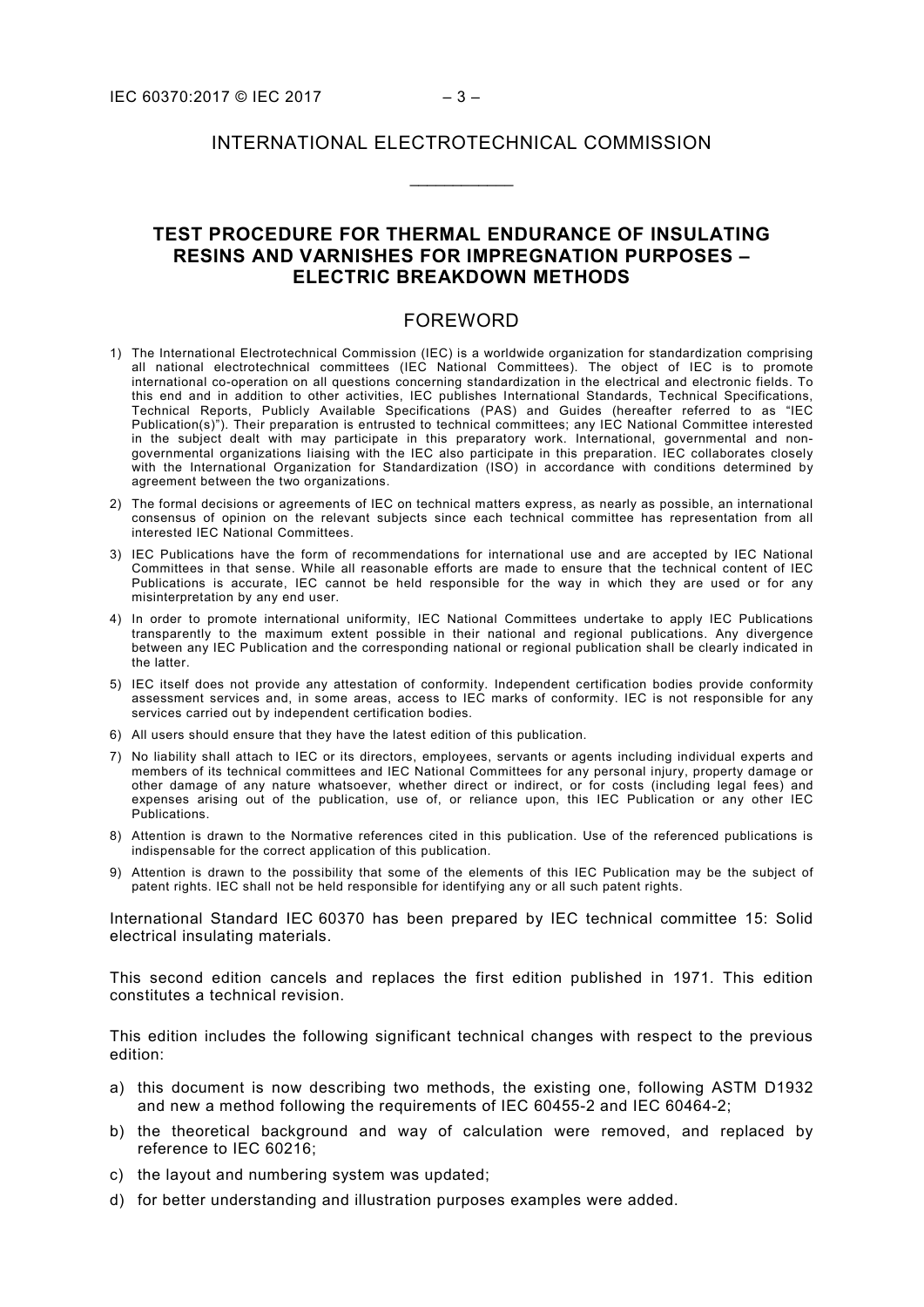The text of this International Standard is based on the following documents:

| <b>FDIS</b> | Report on voting |
|-------------|------------------|
| 15/812/FDIS | 15/819/RVD       |

Full information on the voting for the approval of this International Standard can be found in the report on voting indicated in the above table.

This document has been drafted in accordance with the ISO/IEC Directives, Part 2.

The committee has decided that the contents of this document will remain unchanged until the stability date indicated on the IEC website under ["http://webstore.iec.ch"](http://webstore.iec.ch/) in the data related to the specific document. At this date, the document will be

- reconfirmed,
- withdrawn,
- replaced by a revised edition, or
- amended.

**IMPORTANT – The 'colour inside' logo on the cover page of this publication indicates that it contains colours which are considered to be useful for the correct understanding of its contents. Users should therefore print this document using a colour printer.**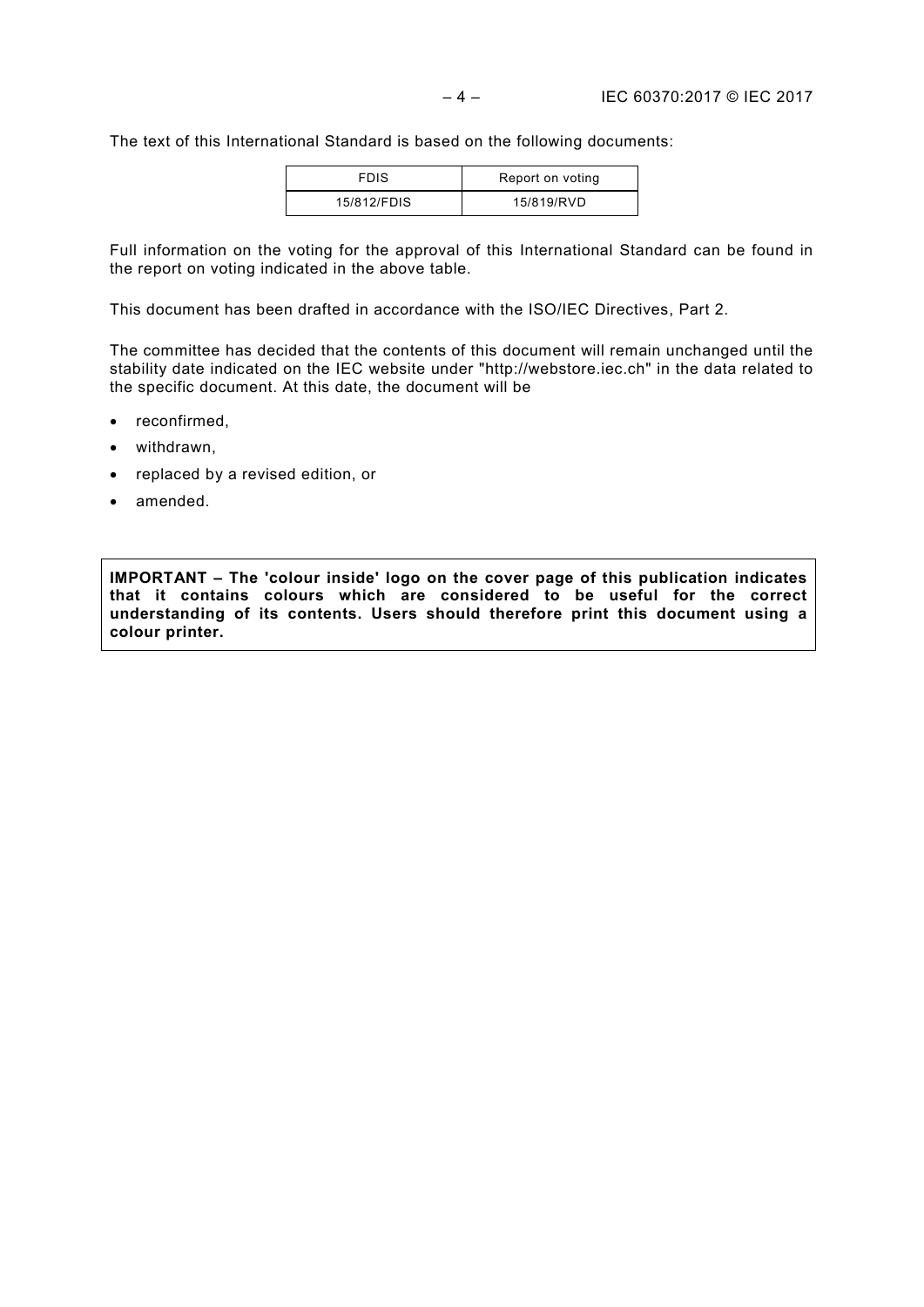### INTRODUCTION

<span id="page-4-0"></span>This document describes methods for thermal endurance testing. The methods described are in line with IEC 60216 (all parts). More information about the theory of thermal endurance, calculation methods and other possible methods can be found in IEC 60216 (all parts).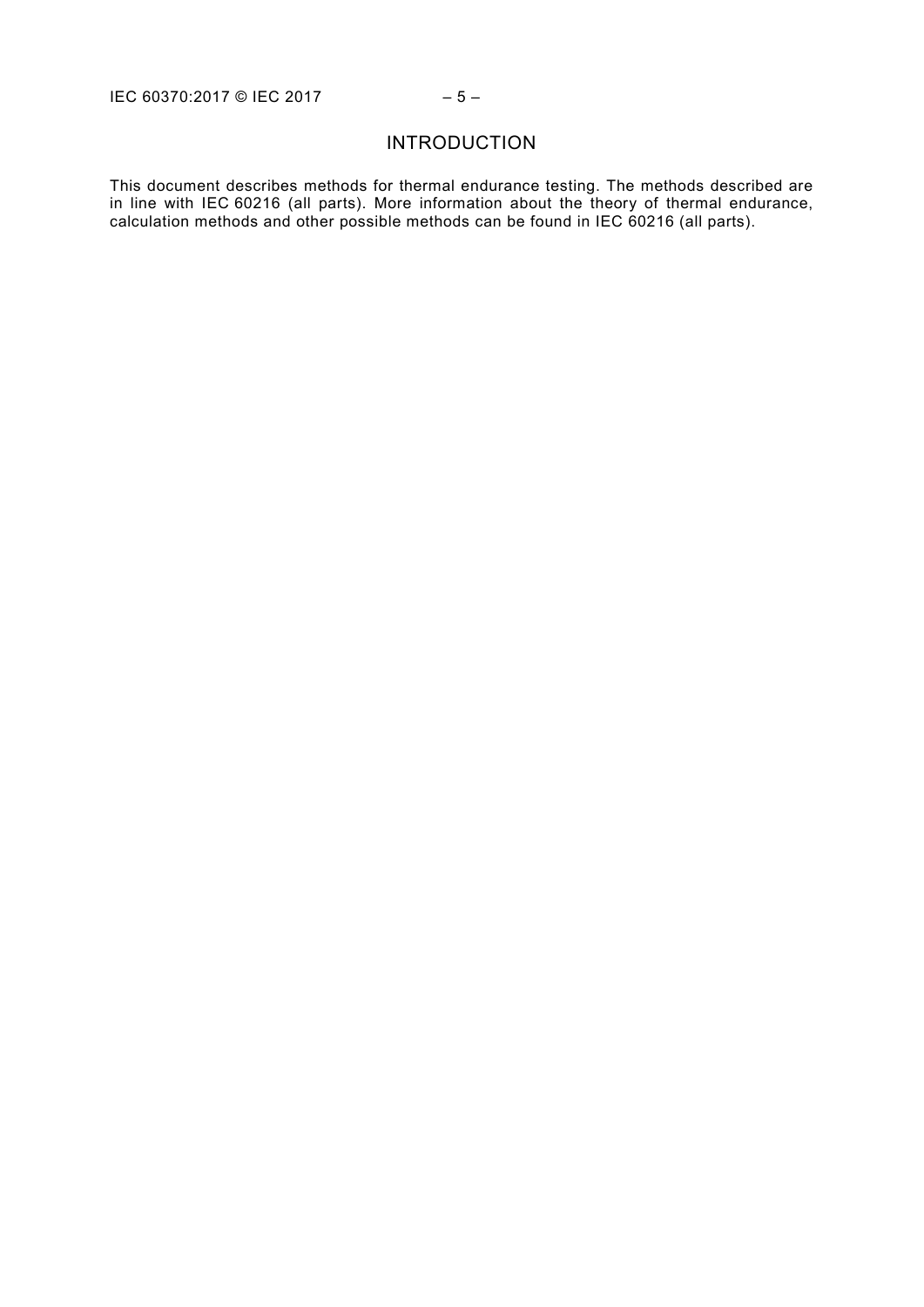# **TEST PROCEDURE FOR THERMAL ENDURANCE OF INSULATING RESINS AND VARNISHES FOR IMPREGNATION PURPOSES – ELECTRIC BREAKDOWN METHODS**

#### <span id="page-5-0"></span>**1 Scope**

This International Standard covers methods of test for the determination of thermal endurance (temperature index) of electrical insulating resins and varnishes for impregnation purposes.

It is done by means of impregnating glass cloth and measuring electric strength or breakdown voltage before and after heat ageing.

It covers the materials described in IEC 60455-3-5 and IEC 60464-3-2 and similar materials.

#### <span id="page-5-1"></span>**2 Normative references**

The following documents are referred to in the text in such a way that some or all of their content constitutes requirements of this document. For dated references, only the edition cited applies. For undated references, the latest edition of the referenced document (including any amendments) applies.

IEC 60212*, Standard conditions for use prior to and during the testing of solid electrical insulating materials*

IEC 60216 (all parts), *Electrical insulating materials – Thermal endurance properties*

IEC 60216-4-1, *Electrical insulating materials – Thermal endurance properties – Part 4-1: Ageing ovens – Single-chamber ovens*

IEC 60216-4-2, *Electrical insulating materials – Thermal endurance properties – Part 4-2: Ageing ovens – Precision ovens for use up to 300 °C*

IEC 60216-4-3, *Electrical insulating materials – Thermal endurance properties – Part 4-3: Ageing ovens – Multi-chamber ovens*

IEC 60243-1, *Electric strength of insulating materials – Test methods – Part 1: Tests at power frequencies*

IEC 60455-3-5, *Resin based reactive compounds used for electrical insulation – Part 3: Specifications for individual materials – Sheet 5: Unsaturated polyester based impregnating resins*

IEC 60464-3-2, *Varnishes used for electrical insulation – Part 3: Specifications for individual materials – Sheet 2: Hot curing impregnating varnishes*

IEC 60641-3-1, *Pressboard and presspaper for electrical purposes – Part 3: Specifications for individual materials – Sheet 1: Requirements for pressboard, types B.0.1, B.0.3, B.2.1, B.2.3, B.3.1, B.3.3, B.4.1, B.4.3, B.5.1, B.5.3 and B.6.1*

ISO 2078, *Textile glass – Yarns – Designation*

ISO 2113, *Reinforcement fibers – Woven fabrics – Basis for a specification*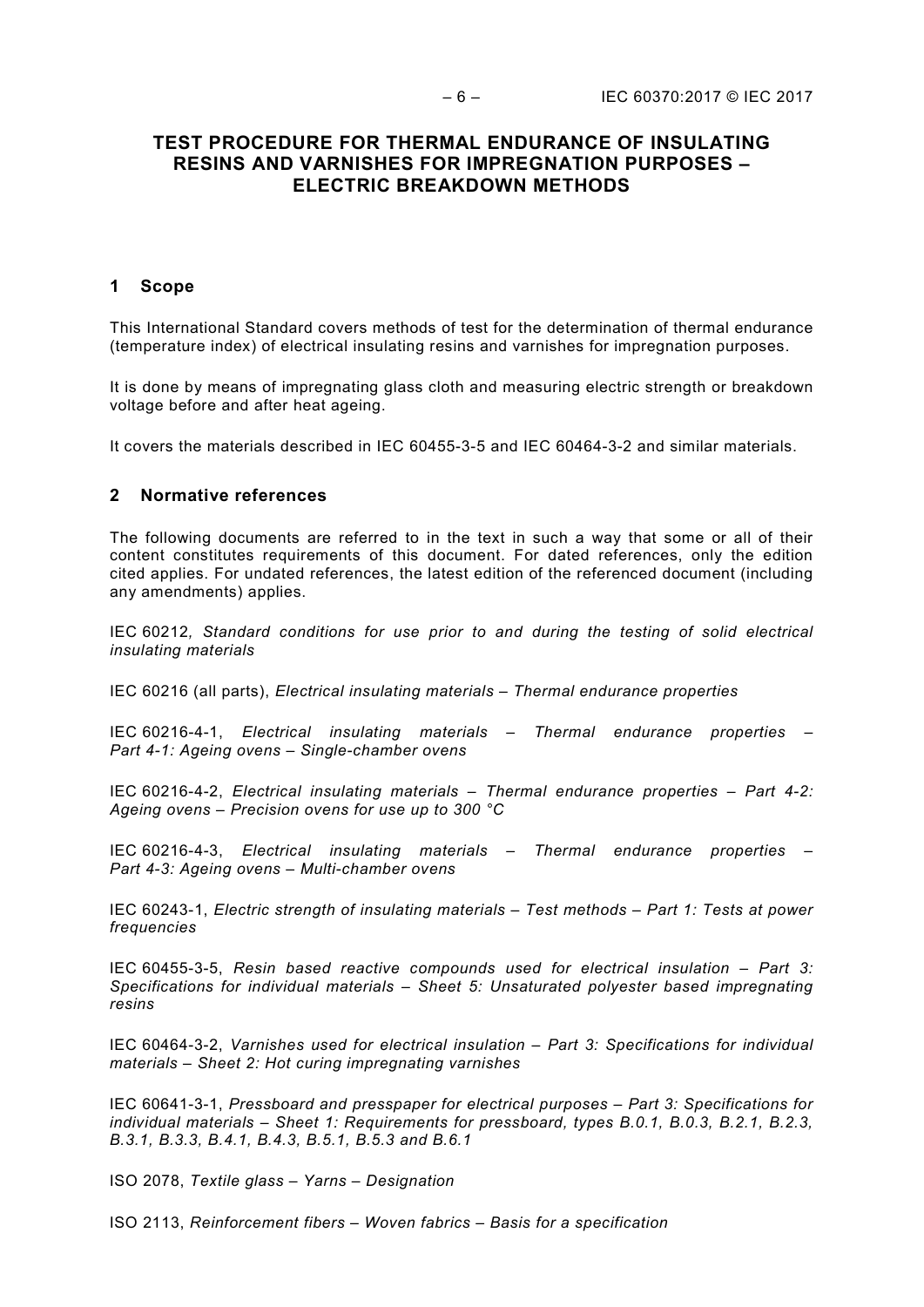# SOMMAIRE

| 1                                                                         |  |  |
|---------------------------------------------------------------------------|--|--|
| $\overline{2}$                                                            |  |  |
| 3                                                                         |  |  |
| 4                                                                         |  |  |
| 4.1                                                                       |  |  |
| 4.2                                                                       |  |  |
| 4.2.1                                                                     |  |  |
| 4.2.2                                                                     |  |  |
| 4.2.3                                                                     |  |  |
| Étuves de vieillissement et températures de vieillissement 26<br>4.2.4    |  |  |
| 4.2.5                                                                     |  |  |
| 4.3                                                                       |  |  |
| 4.3.1                                                                     |  |  |
| 4.3.2                                                                     |  |  |
| 4.3.3                                                                     |  |  |
| Étuves de vieillissement et températures de vieillissement 31<br>4.3.4    |  |  |
| 4.3.5                                                                     |  |  |
| 5                                                                         |  |  |
|                                                                           |  |  |
|                                                                           |  |  |
|                                                                           |  |  |
| Figure 2 - Rigidité diélectrique - Temps de vieillissement - Graphique 28 |  |  |
|                                                                           |  |  |
| Figure 4 - Tension de claquage - Temps vieillissement - Graphique32       |  |  |
|                                                                           |  |  |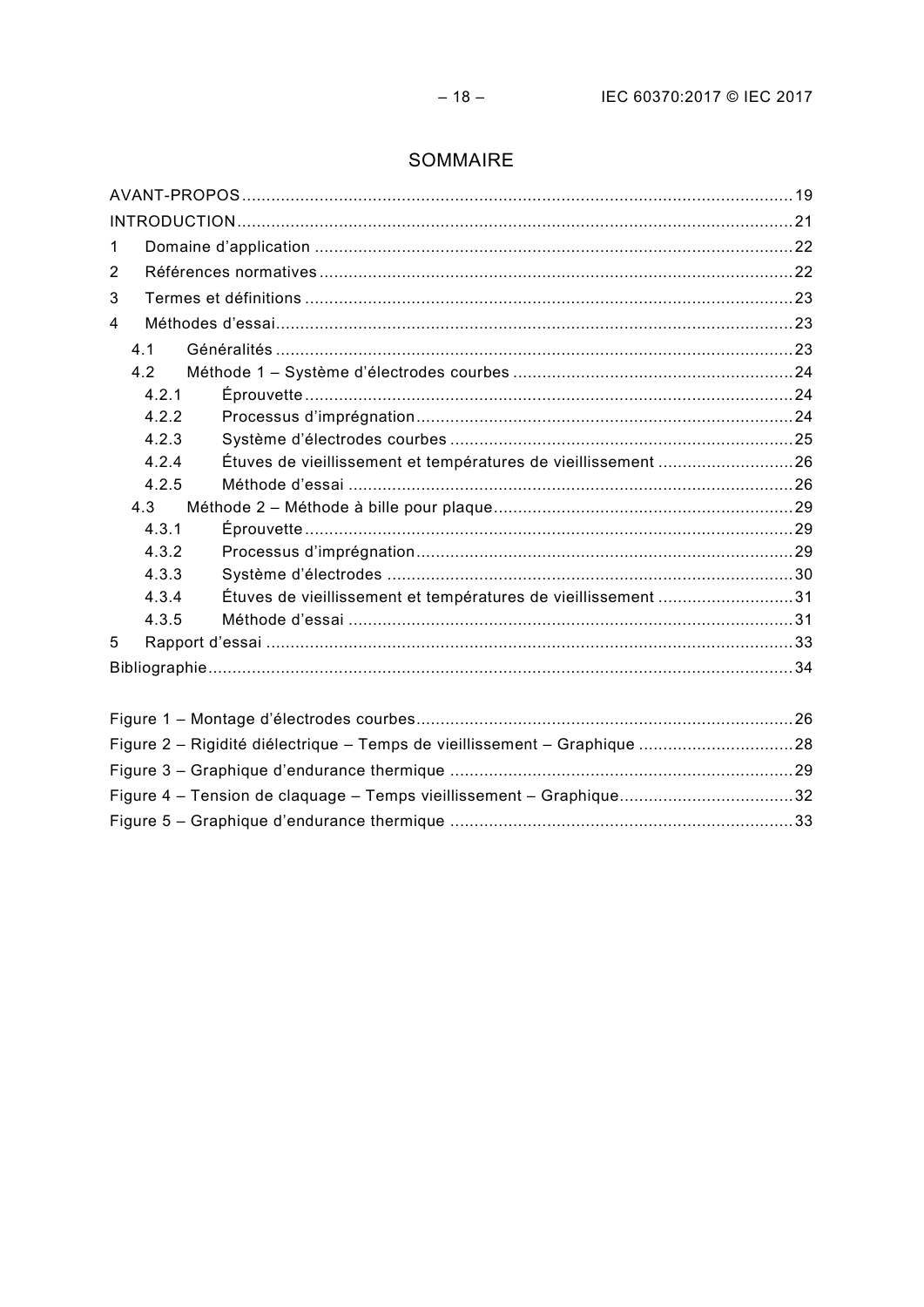# COMMISSION ÉLECTROTECHNIQUE INTERNATIONALE

\_\_\_\_\_\_\_\_\_\_\_\_

# **MÉTHODE D'ESSAI POUR L'ÉVALUATION DE L'ENDURANCE THERMIQUE DES RÉSINES ET VERNIS ISOLANTS D'IMPRÉGNATION – MÉTHODES DE CLAQUAGE ÉLECTRIQUE**

#### AVANT-PROPOS

- <span id="page-7-0"></span>1) La Commission Electrotechnique Internationale (IEC) est une organisation mondiale de normalisation composée de l'ensemble des comités électrotechniques nationaux (Comités nationaux de l'IEC). L'IEC a pour objet de favoriser la coopération internationale pour toutes les questions de normalisation dans les domaines de l'électricité et de l'électronique. A cet effet, l'IEC – entre autres activités – publie des Normes internationales, des Spécifications techniques, des Rapports techniques, des Spécifications accessibles au public (PAS) et des Guides (ci-après dénommés "Publication(s) de l'IEC"). Leur élaboration est confiée à des comités d'études, aux travaux desquels tout Comité national intéressé par le sujet traité peut participer. Les organisations internationales, gouvernementales et non gouvernementales, en liaison avec l'IEC, participent également aux travaux. L'IEC collabore étroitement avec l'Organisation Internationale de Normalisation (ISO), selon des conditions fixées par accord entre les deux organisations.
- 2) Les décisions ou accords officiels de l'IEC concernant les questions techniques représentent, dans la mesure du possible, un accord international sur les sujets étudiés, étant donné que les Comités nationaux de l'IEC intéressés sont représentés dans chaque comité d'études.
- 3) Les Publications de l'IEC se présentent sous la forme de recommandations internationales et sont agréées comme telles par les Comités nationaux de l'IEC. Tous les efforts raisonnables sont entrepris afin que l'IEC s'assure de l'exactitude du contenu technique de ses publications; l'IEC ne peut pas être tenue responsable de l'éventuelle mauvaise utilisation ou interprétation qui en est faite par un quelconque utilisateur final.
- 4) Dans le but d'encourager l'uniformité internationale, les Comités nationaux de l'IEC s'engagent, dans toute la mesure possible, à appliquer de façon transparente les Publications de l'IEC dans leurs publications nationales et régionales. Toutes divergences entre toutes Publications de l'IEC et toutes publications nationales ou régionales correspondantes doivent être indiquées en termes clairs dans ces dernières.
- 5) L'IEC elle-même ne fournit aucune attestation de conformité. Des organismes de certification indépendants fournissent des services d'évaluation de conformité et, dans certains secteurs, accèdent aux marques de conformité de l'IEC. L'IEC n'est responsable d'aucun des services effectués par les organismes de certification indépendants.
- 6) Tous les utilisateurs doivent s'assurer qu'ils sont en possession de la dernière édition de cette publication.
- 7) Aucune responsabilité ne doit être imputée à l'IEC, à ses administrateurs, employés, auxiliaires ou mandataires, y compris ses experts particuliers et les membres de ses comités d'études et des Comités nationaux de l'IEC, pour tout préjudice causé en cas de dommages corporels et matériels, ou de tout autre dommage de quelque nature que ce soit, directe ou indirecte, ou pour supporter les coûts (y compris les frais de justice) et les dépenses découlant de la publication ou de l'utilisation de cette Publication de l'IEC ou de toute autre Publication de l'IEC, ou au crédit qui lui est accordé.
- 8) L'attention est attirée sur les références normatives citées dans cette publication. L'utilisation de publications référencées est obligatoire pour une application correcte de la présente publication.
- 9) L'attention est attirée sur le fait que certains des éléments de la présente Publication de l'IEC peuvent faire l'objet de droits de brevet. L'IEC ne saurait être tenue pour responsable de ne pas avoir identifié de tels droits de brevets et de ne pas avoir signalé leur existence.

La Norme internationale IEC 60370 a été établie par le comité d'études 15 de l'IEC: Matériaux isolants électriques solides.

Cette deuxième édition annule et remplace la première édition parue en 1971. Cette édition constitue une révision technique.

Cette édition inclut les modifications techniques majeures suivantes par rapport à l'édition précédente:

- a) le présent document décrit deux méthodes, la méthode existante conforme aux exigences de l'ASTM D1932 et une nouvelle méthode conforme aux exigences de l'IEC 60455-2 et de l'IEC 60464-2;
- b) suppression et remplacement du contexte théorique et du mode de calcul par la référence à l'IEC 60216;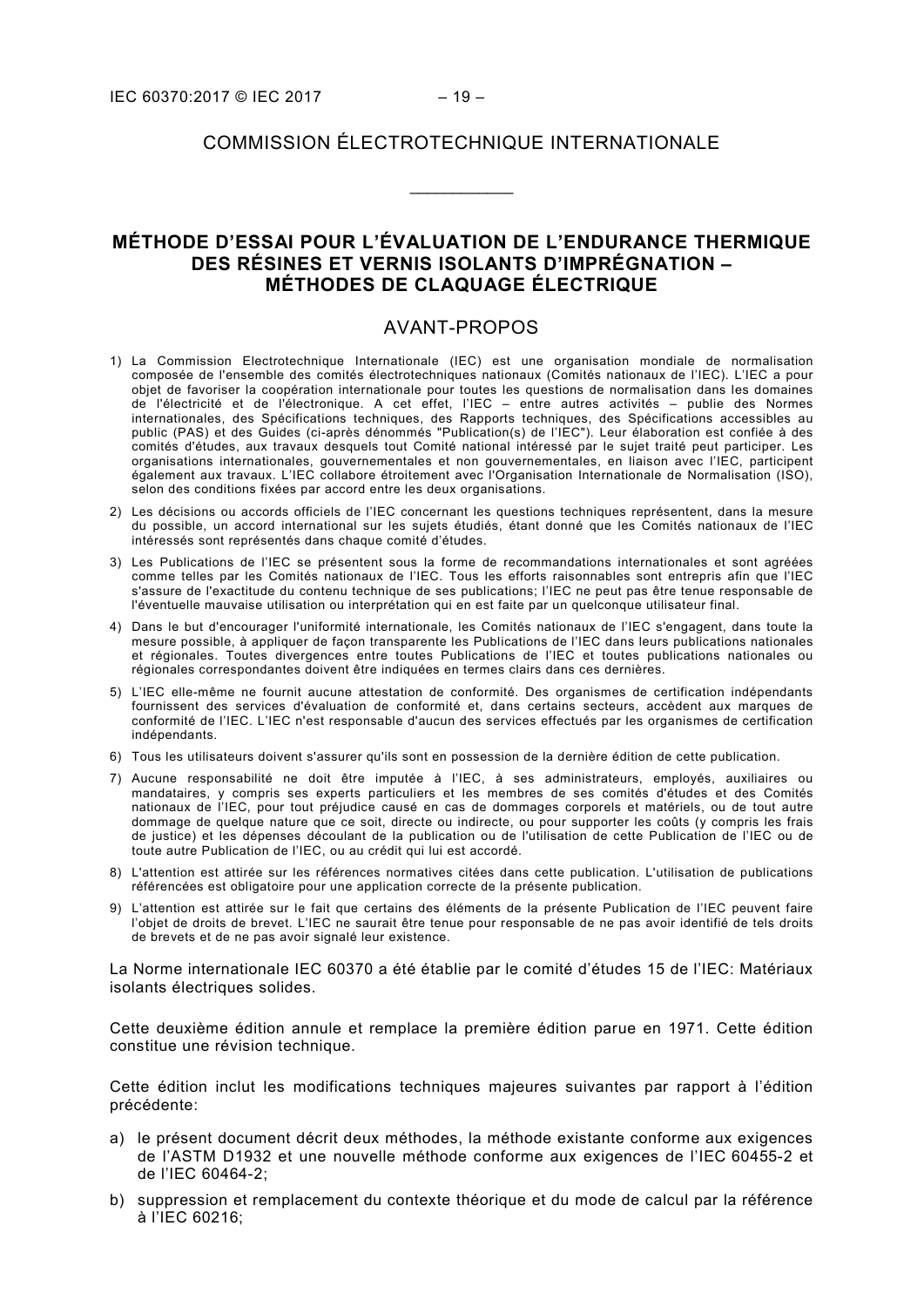- c) actualisation de la présentation et du système de numérotation;
- d) ajout d'exemples pour une meilleure compréhension et représentation.

Le texte de cette Norme internationale est issu des documents suivants:

| <b>FDIS</b> | Rapport de vote |
|-------------|-----------------|
| 15/812/FDIS | 15/819/RVD      |

Le rapport de vote indiqué dans le tableau ci-dessus donne toute information sur le vote ayant abouti à l'approbation de cette norme.

Ce document a été rédigé selon les Directives ISO/IEC, Partie 2.

Le comité a décidé que le contenu de ce document ne sera pas modifié avant la date de stabilité indiquée sur le site web de l'IEC sous "http://webstore.iec.ch" dans les données relatives au document recherché. A cette date, le document sera

- reconduit,
- supprimé,
- remplacé par une édition révisée, ou
- amendé.

**IMPORTANT – Le logo** *"colour inside"* **qui se trouve sur la page de couverture de cette publication indique qu'elle contient des couleurs qui sont considérées comme utiles à une bonne compréhension de son contenu. Les utilisateurs devraient, par conséquent, imprimer cette publication en utilisant une imprimante couleur.**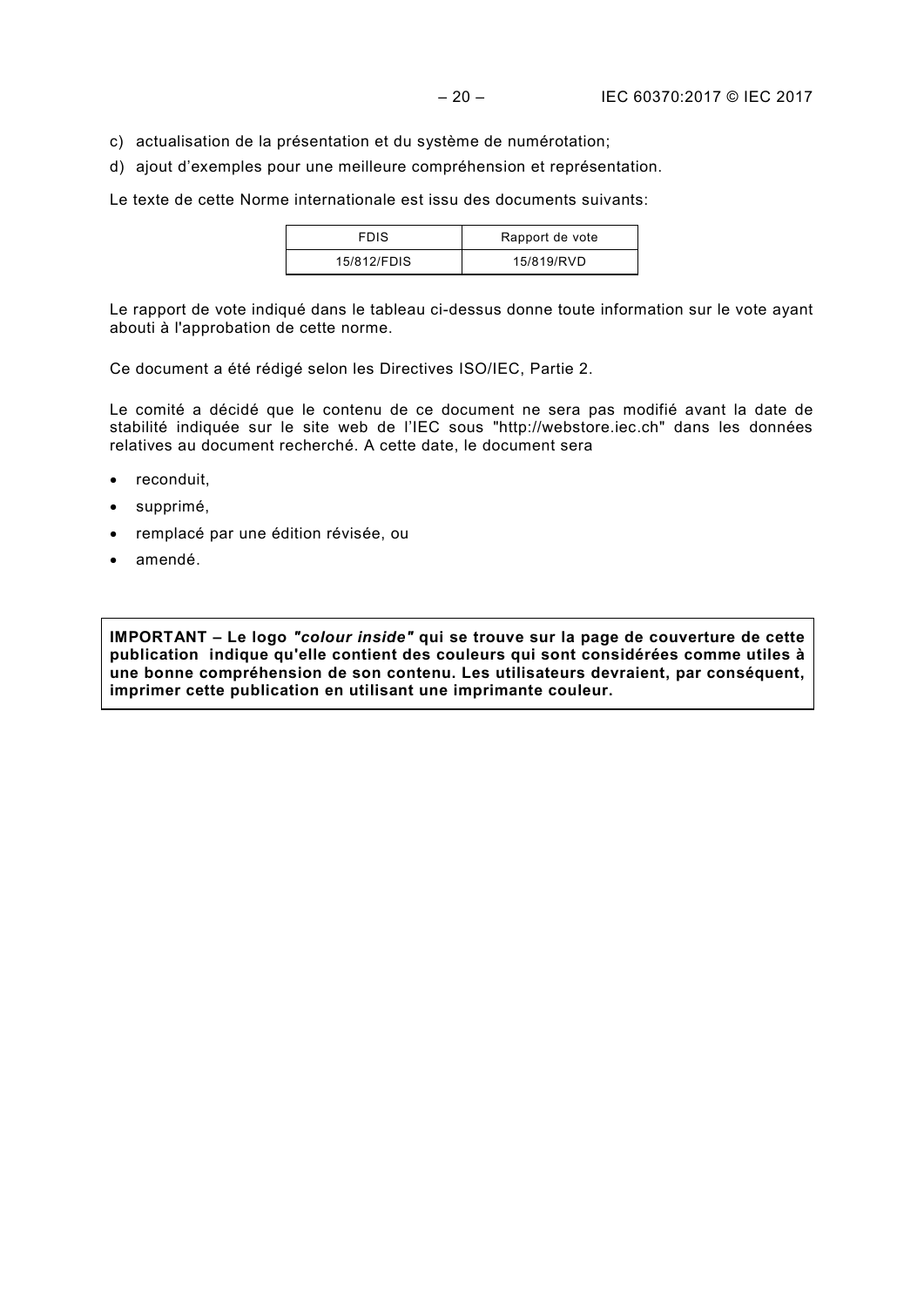### INTRODUCTION

<span id="page-9-0"></span>Le présent document décrit des méthodes d'essai d'endurance thermique. Ces méthodes décrites sont conformes à l'IEC 60216 (toutes les parties). L'IEC 60216 (toutes les parties) donne de plus amples informations sur la théorie de l'endurance thermique, les méthodes de calcul et d'autres méthodes éventuelles.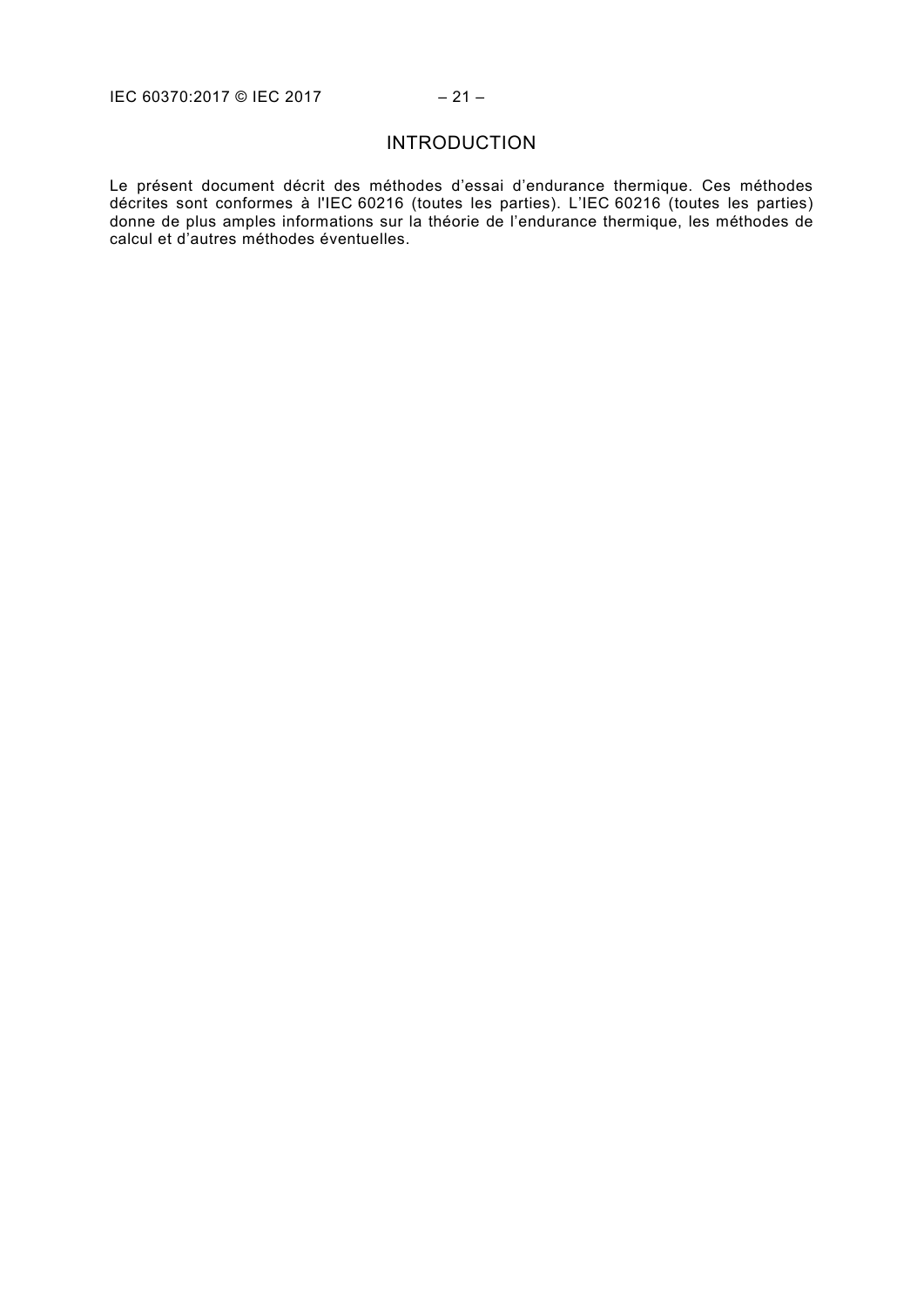## **MÉTHODE D'ESSAI POUR L'ÉVALUATION DE L'ENDURANCE THERMIQUE DES RÉSINES ET VERNIS ISOLANTS D'IMPRÉGNATION – MÉTHODES DE CLAQUAGE ÉLECTRIQUE**

#### <span id="page-10-0"></span>**1 Domaine d'application**

La présente Norme internationale traite des méthodes d'essai qui permettent de déterminer l'endurance thermique (indice de température) des résines et vernis isolants électriques d'imprégnation.

Cette endurance est déterminée par imprégnation de tissu de verre et en mesurant la rigidité diélectrique ou la tension de claquage avant et après le vieillissement thermique.

Elle couvre les matériaux décrits dans l'IEC 60455-3-5 et l'IEC 60464-3-2, ainsi que les matériaux analogues.

#### <span id="page-10-1"></span>**2 Références normatives**

Les documents suivants cités dans le texte constituent, pour tout ou partie de leur contenu, des exigences du présent document. Pour les références datées, seule l'édition citée s'applique. Pour les références non datées, la dernière édition du document de référence s'applique (y compris les éventuels amendements).

IEC 60212*, Conditions normales à observer avant et pendant les essais de matériaux isolants électriques solides*

IEC 60216 (toutes les parties)*, Matériaux isolants électriques – Propriétés d'endurance thermique*

IEC 60216-4-1, *Electrical insulating materials – Thermal endurance properties – Part 4-1: Ageing ovens – Single-chamber ovens* (disponible en anglais seulement)

IEC 60216-4-2, *Matériaux isolants électriques – Propriétés d'endurance thermique – Partie 4-2: Etuves de vieillissement – Etuves de précision pour des utilisations pouvant atteindre 300 °C*

IEC 60216-4-3, *Matériaux isolants électriques – Propriétés d'endurance thermique – Partie 4-3: Étuves de vieillissement – Étuves à chambres multiples*

IEC 60243-1, *Rigidité diélectrique des matériaux isolants – Méthodes d'essai – Partie 1: Essais aux fréquences industrielles*

IEC 60455-3-5, *Composés réactifs à base de résines utilisés comme isolants électriques – Partie 3: Spécifications pour matériaux particuliers – Feuille 5: Résines d'imprégnation à base de polyester insaturé*

IEC 60464-3-2, *Vernis utilisés pour l'isolation électrique – Partie 3: Spécifications pour matériaux particuliers – Feuille 2: Vernis d'imprégnation durcissant à chaud*

IEC 60641-3-1, *Carton comprimé et papier comprimé à usages électriques – Partie 3: Spécifications pour matériaux particuliers – Feuille 1: Exigences pour les cartons comprimés, types B.0.1, B.0.3, B.2.1, B.2.3, B.3.1, B.3.3, B.4.1, B.4.3, B.5.1, B.5.3 et B.6.1*